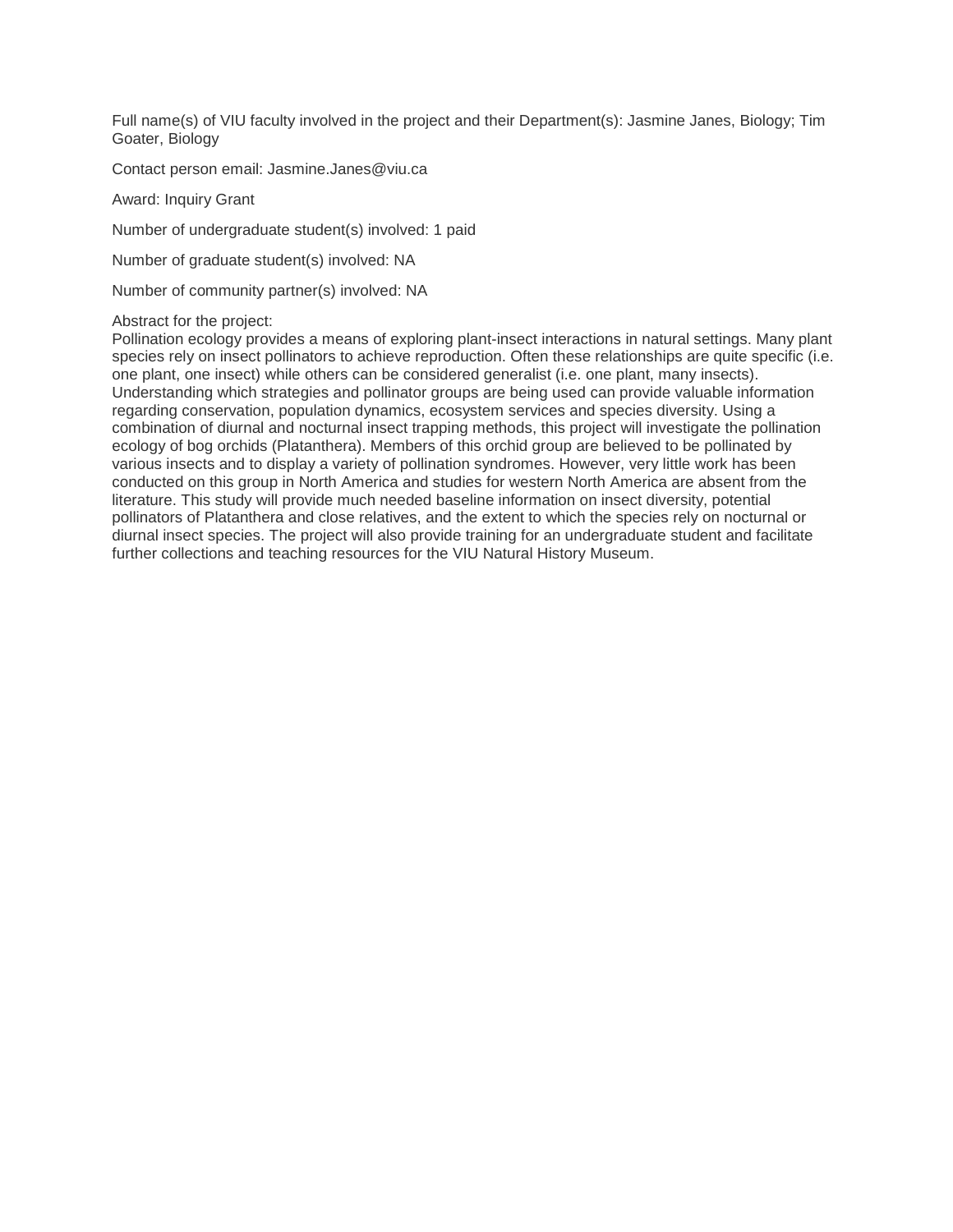#### **Floral visitor assessments of** *Platanthera sp.* **(Orchidaceae) and relatives**

#### *Background*

Orchids are one of the most speciose plant families in the world (Cozzolino et al. 2006), yet little is known about the basic biology of certain groups. Many orchid groups comprise taxonomically challenging species as a result of overlap in morphological features (Dressler 1993), recent and rapid radiation of species (Dressler & Dodson 1960), hybridization (Cozzolino et al. 2006) and plasticity to environmental changes (Flanagan 2006). However, these features also provide the opportunity to address long-standing questions relating to ecological and evolutionary biology.

Plantanthera sp. (Orchidaceae, subfamily Orchidoideae) represent a diverse group of terrestrial orchids distributed throughout temperate regions of the Northern Hemisphere (Esposito et al. 2018). The group comprises approximately 40 species, all of which are believed to have undergone recent and rapid radiation with respect to floral morphology and pollination syndrome (Hapeman & Inoue 1997; Esposito et al. 2018). Further confounding their taxonomic status and biology, many of these species are reported to hybridize freely (Wallace 2004) in spite of pollination syndromes that should prevent such crosses. For example, Platanthera dilatata is considered an obligate outcrosser (Boland 1993), while P. aquilonis is believed to be strictly selfing (Wallace 2006). However, molecular evidence suggests that these two purportedly reproductively isolated species are the parents of P. huronensis (Wallace 2004). Thus, insight into the pollinator communities that may be servicing these species may assist in understanding the broader pollination ecology and its influence on speciation within the group.

Some pollination ecology research has been conducted on Platanthera species in Europe (Esposito et al. 2018) and eastern North America (Boland 1993) (Wallace 2006). Such studies suggest that bees may be the primary pollinators during the day and that moths may perform additional pollination at night (Boland 1993; Maad & Nilsson 2004). However, biogeoclimatic conditions are markedly different for the Vancouver Island area thus, pollinator communities are different also. To date, no pollinator surveys have been conducted for this group in the Vancouver Island area, or British Columbia. This project will: 1) assess the diversity of floral visitors associated with Platanthera, and 2) observe the behaviour of floral visitors to make more informed decisions about their role in pollination.

## *Methods*

#### *Site selection*

Records from the 2018 Mount Arrowsmith Biosphere Region BioBlitz indicate that *Platanthera* species occur in the Englishman River Falls Provincial Park area. Personal observations of *Platanthera* species have also been made in the Mt Washington area. We will select a minimum of two sites across these areas, but ideally two sites per area will be identified.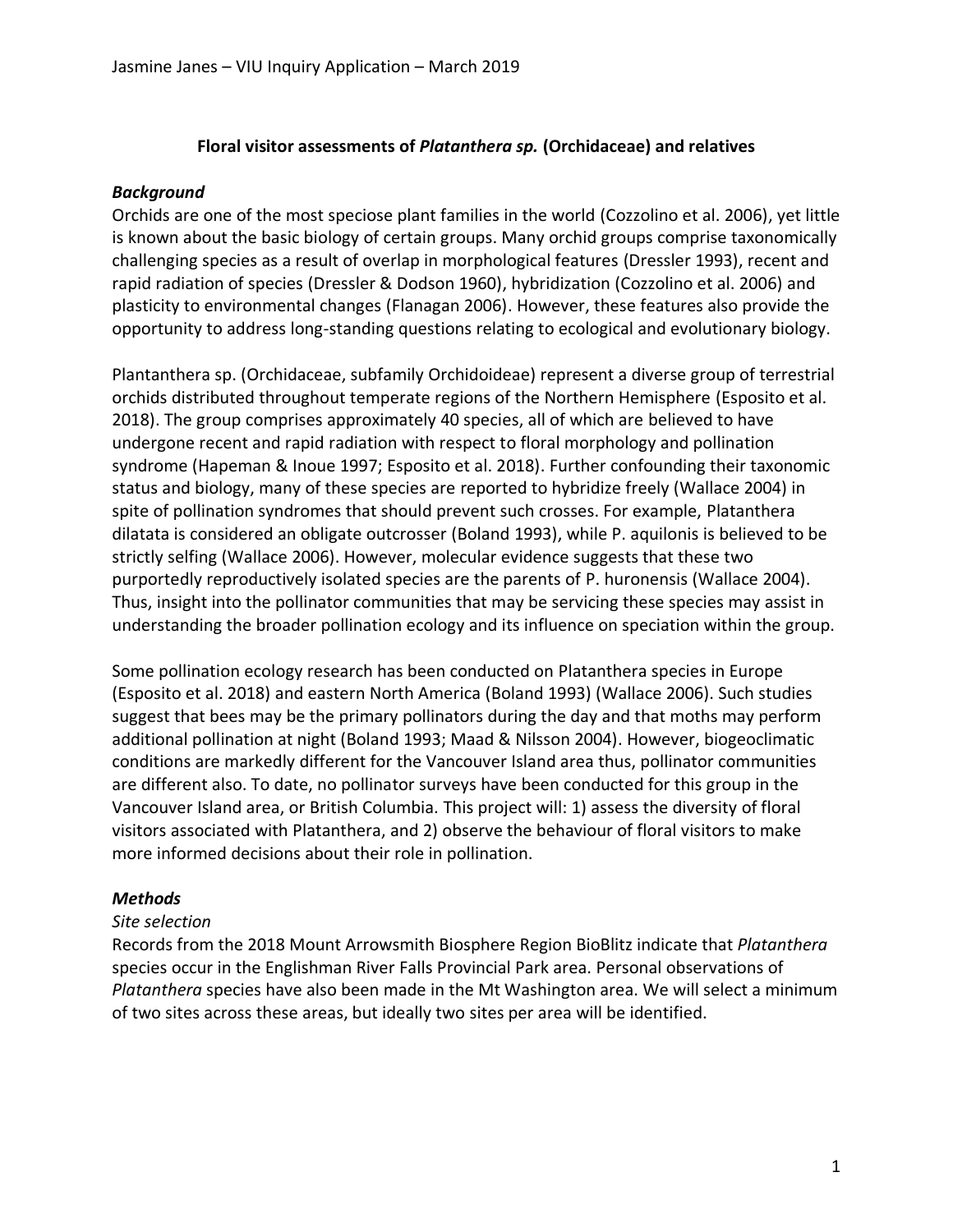### *Floral visitor observations*

Several insect groups are believed to be potential pollinators of *Platanthera*. These groups include beetles (Coleoptera), butterflies and moths (Lepidoptera) and bees (Hymenoptera). To accommodate such insect diversity a variety of trapping and observation methods will be used.

**Trapping methods:** To assess the diversity of day-time floral visitors we will use pan traps and sweep-net surveys. Pan traps are coloured plates filled with water and a surfactant that attract flying insects with UV-reflective colours (Saunders et al. 2018). For each site, 12 coloured plates (two each of dark blue, orange, yellow, white, light blue and pink) will be laid out, in random order, with 1 m between them. Plates will be available for 1.5 hours on three separate occasions. Timed sweep-net surveys will be conducted nearby at the same time. Platanthera species tend to be visually dull (mostly green) thus, these surveys will facilitate the capture of insects that may not be attracted to UV-reflective colours. Sweep-net surveys will be conducted, at each site, over a 5 m transect for 2x15 minute collection periods on three separate occasions. To assess the diversity of night-time floral visitors, a black light and dropsheet method (black light method) will be used. This is a common method for surveying nocturnal flying insects (Nielsen et al. 2013). Black light traps will be set up at each site for 1.5 hours on three separate occasions. All insects will be stored in vials until they can be processed.

**Observation methods:** Insect floral visitor behaviour will be observed through timed surveys to better distinguish visitors from true pollinators. Four 1x1 m quadrats will be laid out randomly at each site on three separate occasions. For each quadrat, insect visitor behaviour will be recorded over 3x15 minute periods. Specifically, we will be interested in distinguishing between behaviours such as: brief fly overs, brief visits (i.e. landing on the labellum), extended visits (i.e. entering the floral tube), feeding and collecting pollen (i.e. pollinia mass observed on the body of the insect). Visiting insects will be collected by sweep-net, where possible, after observing their behaviour. All insects will be stored in vials until they can be processed.

## *Data analysis*

Representative voucher specimens of *Platanthera* and insect species will be lodged with the Royal Victoria Museum and VIU Museum of Natural History. Insect samples will be identified to the lowest taxonomic level possible using local field guides and species keys. Species diversity within sites will be assessed through Shannon's and Simpson's diversity indices. Species diversity among sites and among trapping methods will be assessed using a one-way ANOVA in R. Differences between sites will be explored using a Turkey's honest significant difference test. Paired t-tests will determine whether there were significant differences between observations of insect behaviour among sites or *Platanthera* species.

## *Outputs/outcomes*

This project will provide much needed information regarding pollinator assemblages associated with terrestrial orchid habitats in central Vancouver Island. Considering that very little is known about *Platanthera*, and close relatives, or pollinator communities on Vancouver Island, this project represents an important step toward filling that knowledge gap. Thus, not only will this project address the specific aims of characterizing the floral visitors associated with *Platanthera*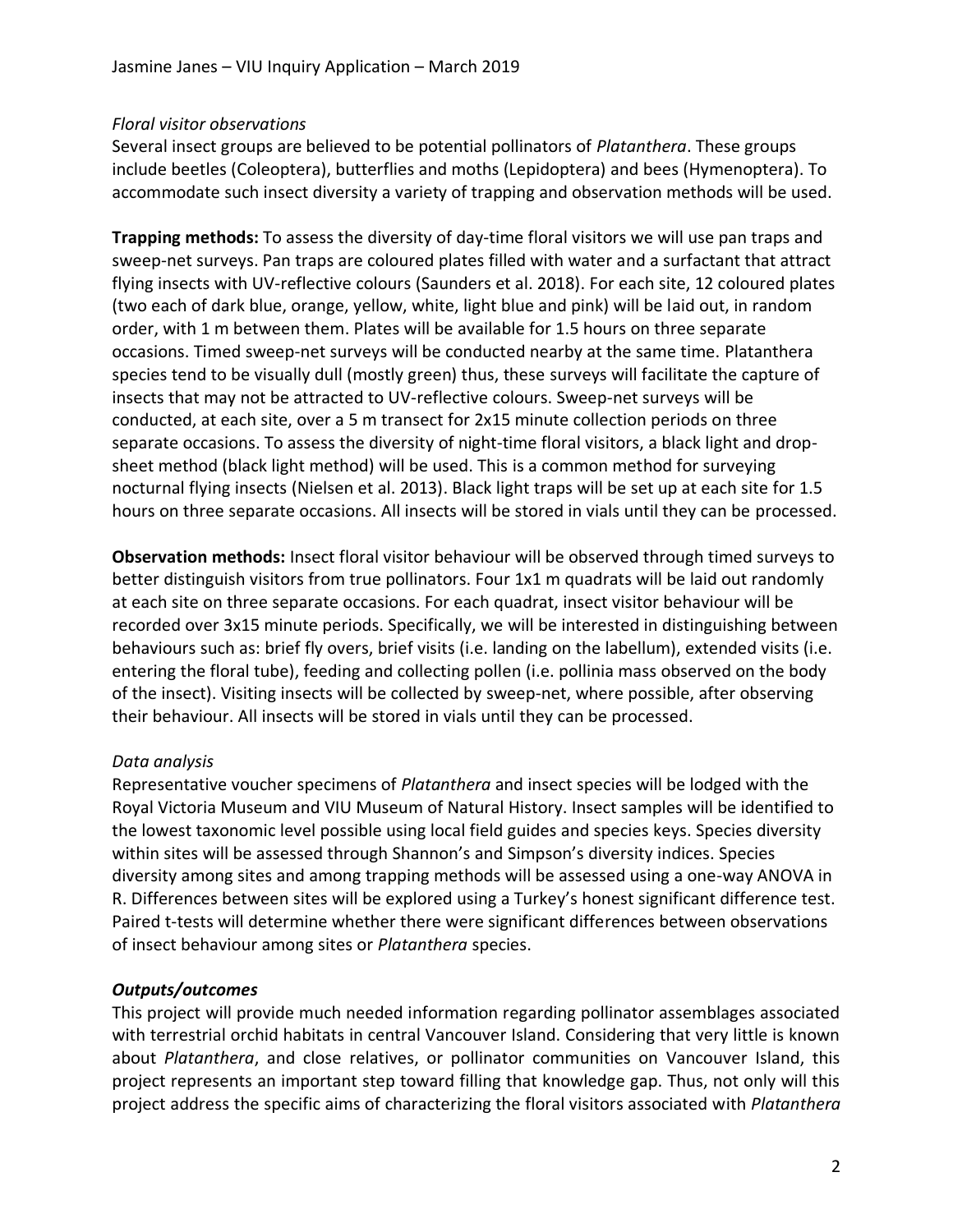and identifying potential pollinators, it will also enhance our general understanding of plantinsect interactions and insect species diversity on the island. Surveys like this are becoming increasingly important baseline information to assess impacts on insect communities from changing climates and habitat loss (Eisenhauer et al. 2018).

#### *Plans to mobilize/commercialize knowledge/outputs*

Findings from this project will be communicated through the VIU Research and Creative Activity Symposium and VIU's Research Week. In addition, the BIOL491 student will be encouraged to present the work at the Pacific Ecology and Evolution Conference (PEEC) in Bamfield. We will also pursue a publication in the *Canadian Journal of Entomology*.

## *References*

- Boland JT (1993). The floral biology of *Platanthera dilatata* (Purish.) Lindl. (Orchidaceae). University of Newfoundland, St. Johns.
- Cozzolino S, Nardella AM, Impagliazzo S, Widmer A, Lexer C (2006). Hybridization and conservation of Mediterranean orchids: Should we protect the orchid hybrids or the orchid hybrid zones? *Biological Conservation*, **129**, 14–23.
- Dressler R, Dodson CH (1960). Classification and phylogeny in the Orchidaceae. *Annals Missouri Bot. Garden*, **47**, 25–68.

Dressler RL (1993). *Phylogeny and Classification of the Orchid Family*. Dioscorides Press, Oregon.

- Eisenhauer N, Bonn A, Guerra C (2018). Recognizing the quiet extinction of invertebrates. *Nature Communications*, **10**, 1–3.
- Esposito F, Vereecken NJ, Gammella M *et al.* (2018) .Characterization of sympatric *Platanthera bifolia* and *Platanthera chlorantha* (Orchidaceae) populations with intermediate plants. *PeerJ*, **6**, e4256– 34.
- Flanagan NP (2006). Conservation of taxonomically difficult species: the case of the Australian orchid, *Microtis angusii*. *Conserv. Gen.*, **7**, 847–859.
- Hapeman JR, Inoue K (1997). Plant pollinator interactions and floral radiation in *Platanthera* (Orchidaceae). In: *Molecular Evolution and Adaptive Radiation* (eds Givinish TJ, Sytsma KJ), pp. 433– 454. Cambridge University Press, England.
- Maad J, Nilsson LA (2004). On the mechanism of floral shifts in speciation: gained pollination efficiency from tongue- to eye-attachment of pollinia in Platanthera (Orchidaceae). *Biological Journal of the Linnean Society*, **83**, 481–495.
- Nielsen AL, Holmstrom K, Hamilton GC, Cambridge J, Ingerson-Mahar J (2013) .Use of Black Light Traps to Monitor the Abundance, Spread, and Flight Behavior of *Halyomorpha halys* (Hemiptera: Pentatomidae). *Journal of Economic Entomology*, **106**, 1495–1502.
- Saunders ME, Roger E, Geary WL *et al.* (2018). Citizen science in schools: Engaging students in research on urban habitat for pollinators. *Austral Ecology*, **43**, 635–642.
- Wallace LE (2004). A comparison of genetic variation and structure in the allopolyploid *Platanthera huronensis* and its diploid progenitors, *Platanthera aquilonis* and *Platanthera dilatata* (Orchidaceae). *Can. J. Bot.*, **82**, 244–252.
- Wallace LE (2006). Spatial genetic structure and frequency of interspecific hybridization in Platanthera aquilonis and P. dilatate (Orchidaceae) occurring in sympatry. *Am. J. Bot*, **93**, 1001–1009.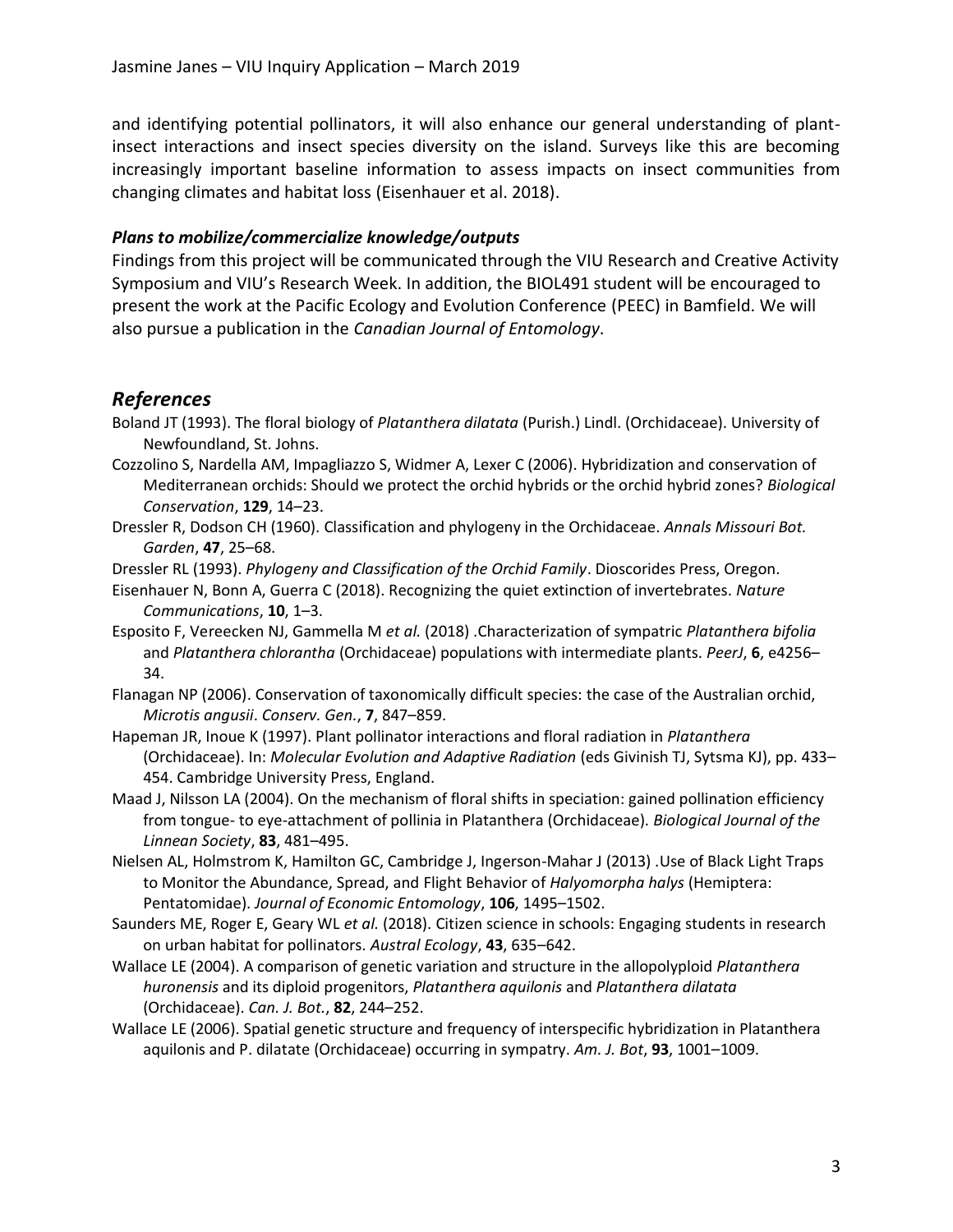| Item                       | Quantity            | <b>Justification</b>                                   | <b>Total cost</b> |
|----------------------------|---------------------|--------------------------------------------------------|-------------------|
| Salary                     | 168 hrs x           | As of June 1st 2019, the minimum wage for BC is        | \$2,326.80        |
|                            | \$13.85/hr          | \$13.85/hr. The student will be employed over the      |                   |
|                            |                     | summer to begin fieldwork. To ensure that a            |                   |
|                            |                     | student is attracted and motivated to perform the      |                   |
|                            |                     | work, it is necessary to pay at least minimum wage.    |                   |
|                            |                     | The budgeted hours will provide almost five weeks      |                   |
|                            |                     | worth of work for the student to conduct field         |                   |
|                            |                     | work, sample identification and mounting of            |                   |
|                            |                     | specimens. The BIOL491 aspect of the project will      |                   |
|                            |                     | commence in Fall 2019, comprising literature           |                   |
|                            |                     | reviews, statistical analysis and thesis writing. This |                   |
|                            |                     | component will be unpaid.                              |                   |
| Ethyl acetate              | $5 \times $4.10$    | Insect euthanasia solution to ensure minimal stress    | \$20.50           |
|                            |                     | and damage to specimens.                               |                   |
| Glassine                   | $5 \times $6.00$    | Glassine envelopes are favoured for Lepidoptera        | \$30.00           |
| envelopes                  |                     | collection as they preserve delicate identifying       |                   |
|                            |                     | features on wings.                                     |                   |
| All-weather                | 3 x \$9.50          | Detailed field notes are necessary for identification  | \$28.50           |
| notebook                   |                     | and characterization of behaviour.                     |                   |
| Plastic kill jars          | 24 x \$3.50         | Used to separate insect dispensing agents from         | \$84.00           |
|                            |                     | actual contact with the insect.                        |                   |
| Plastic                    | 30 (12 pk) x        | For collection and storage of insects while in the     | \$120.00          |
| collection vials           | \$4.00              | field and lab                                          |                   |
| Adjustable                 | 2 x \$42.00         | Used to pin and spread Lepidoptera wings until set;    | \$84.00           |
| spreading                  |                     | for long-term storage and display.                     |                   |
| board & strips             |                     |                                                        |                   |
| Insect                     | 12 x \$50.00        | For permanent display and storage of valued insect     | \$600.00          |
| storage/display            |                     | specimens in the VIU Natural History Museum.           |                   |
| box                        |                     |                                                        |                   |
| DC battery                 | 1 x \$480.00        | UV light attracts numerous nocturnal insects in the    | \$480.00          |
| pack with                  |                     | area. Previous research suggests that Platanthera      |                   |
| charger &<br>black light & |                     | may be pollinated at night by hawkmoths.               |                   |
| nocturnal                  |                     |                                                        |                   |
| collecting                 |                     |                                                        |                   |
| sheet                      |                     |                                                        |                   |
| Pan traps                  | $4(6 \text{ pk})x$  | Collection of day-time floral visitors.                | \$140.00          |
|                            | \$35.00             |                                                        |                   |
| Mileage                    | 5 x 50 km @         | Travel to field sites (Mt. Washington & Englishman     | \$478.40          |
|                            | \$0.52              | River) from VIU will be conducted in personal          |                   |
|                            | 5 x 134 @           | vehicles with reimbursement at the current VIU         |                   |
|                            | \$0.52              | rate.                                                  |                   |
| Per diems                  | $2 \times 5 \omega$ | Five days of field work, accounting for myself and     | \$600.00          |
|                            | \$60.00             | the student, at current VIU rates.                     |                   |
| <b>TOTAL</b>               |                     |                                                        | \$4,992.20        |